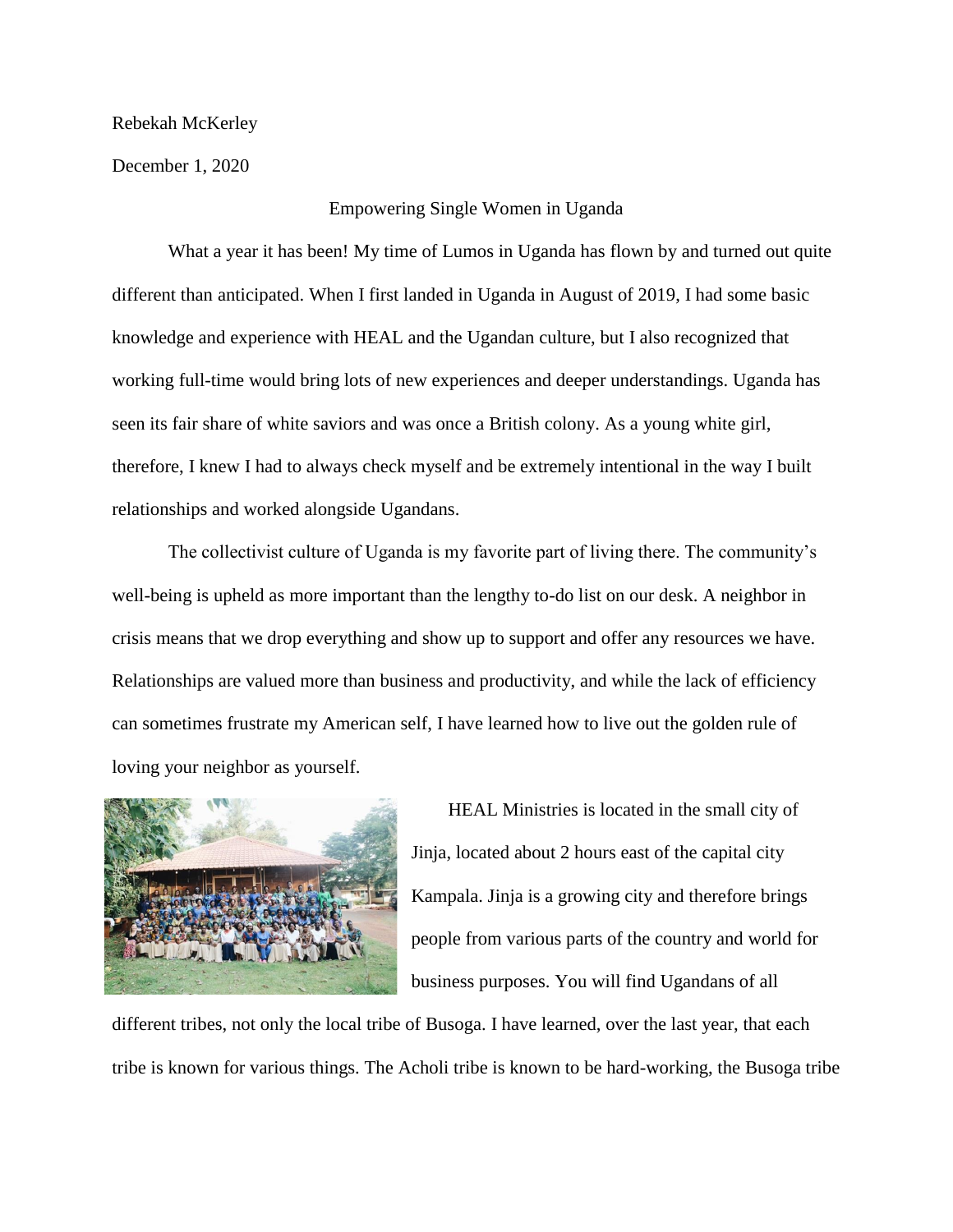is known to be deceitful, the Eteso tribe is known to be honest, and the Karamojong tribe is known to be less-developed. Tribalism still remains in Uganda, although it is not nearly as much of an issue as it was 50 years ago. I really enjoyed getting to learn more of the history of Uganda and see some of the biggest obstacles and challenges the country faces. It is very different from the United States, and it was so helpful to see both the pros and cons of a different country.

The mission of family preservation has been a huge passion of mine ever since my gap year in 2014. I saw so many children in orphanages that had family who cared and loved for them, and the only reason these children were placed in the orphanage was because the family didn't have the means and resources to keep their kids. Growing up in an orphanage has so many negative

impacts on a child's development, and as a social worker I so badly wanted a way to advocate for family preservation. This past year working at HEAL Ministries has given me just that, a way to help single parents gain skills and connect with resources that help them provide for their families. These single mothers love their children so much, and HEAL has been able to provide the help they need to care for their children.

When I began my Lumos year, I had so many expectations and ideas of what I could accomplish. I quickly had to face the reality that development takes time, and when a world pandemic hit, I had to be flexible and adapt. I was able to accomplish several of the things I had hoped: I scanned files and created an online system for updating and tracking client files, I taught counseling skills to our social workers, I created new policies and procedures



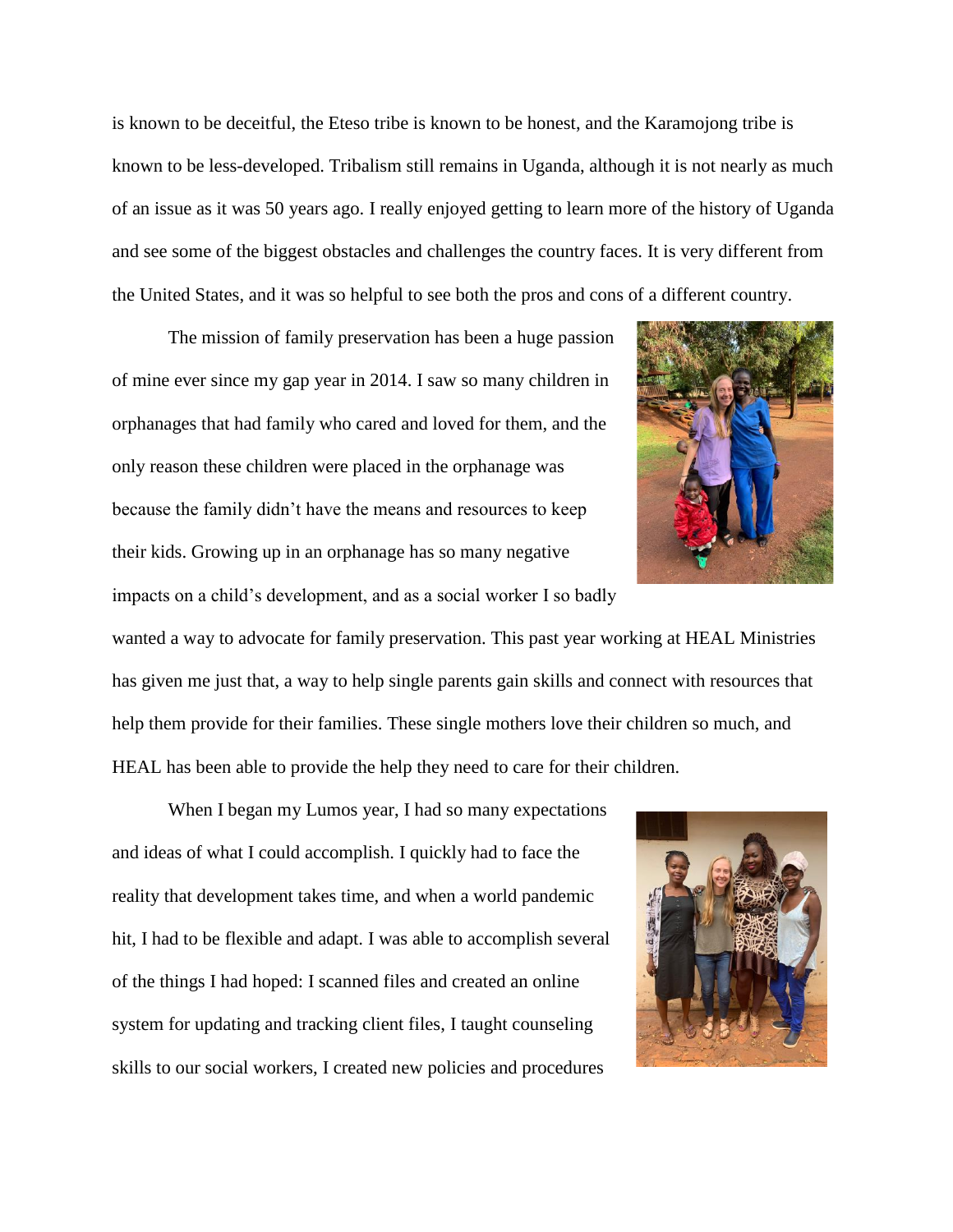for the social work department, and I was able to teach the social workers about trauma. When I look back over the last year, I am proud of what I have done. I built established and trusting relationships with staff, and I helped develop our social work program so that it can continue to grow and provide resources for our families. In the next year as we open back up after COVID, I hope to start grief counseling groups for the widows in our artisan program. I also hope to start social emotional learning groups for our oldest preschool students. I know there will always be ways that we can improve and grow, and I am excited to have more time to be a small part of that growth.

There is very little understanding of trauma in Ugandan culture. The social workers learn a basic definition of what trauma is, but they are not taught the ways that trauma effects the body

and signs to look for when working with clients. Throughout my year working in Jinja, I began thinking a lot about resiliency and the role it plays in combatting trauma. I discovered that the Ugandans I worked with appeared to have more resiliency than my neighbors back in Nashville. Why is that? Can a culture be more resilient than another? How much do traumas differ in different cultures? These questions



started swirling around in my mind. I still do not know all the answers, but I want to continue to research and learn more about it.



Although I will never know the full impact I have had on the people at HEAL over the last year, I do know that I have played a small role in improving relationships and mindsets. Our head teacher now knows that the child acting out in class is struggling through his own trauma and needs healthy boundaries. A single mom whose children are in our program now